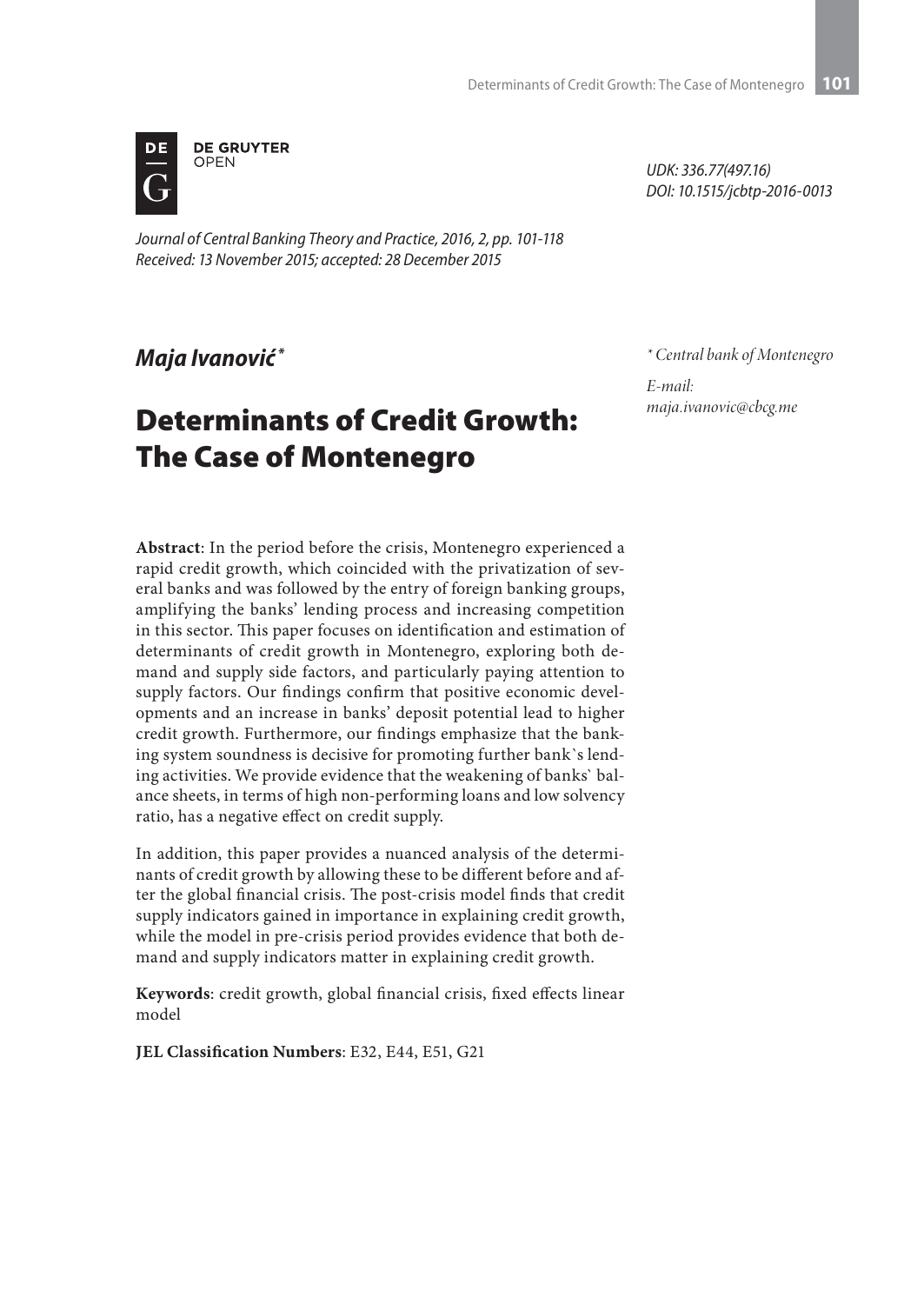### **1. Introduction**

In the pre-crisis period, Montenegro was in a group of transitional economies that were growing at an accelerated pace. After a relatively low GDP growth rate in the first years of this millennium, during the three-year pre-crisis period Montenegro saw a remarkably accelerated economic growth with an average rate of 8 per cent. The growth model of the Montenegrin economy in that period was based on the large foreign capital inflows that spurred credit expansion and led to unrealistic increase in asset prices and was not sustainable in the long term.



**Figure 1: Credit to businesses sector, households and public sector, ml euro** 

Source: Central bank of Montenegro

The Montenegrin banking sector experienced a rapid credit growth, especially from 2006, which coincided with the privatization of state capital in local banks and entry of foreign capital. Namely, three banks have been privatized, two banks have been merged, and one regional banking group entered in the market. These developments in the Montenegrin banking sector amplified the lending process and increased the competition in this sector.

The majority of loans and other receivables of banks referred to the corporate and household sectors.

Similar to other emerging European markets, looking by the supply side, the credit surge was facilitated by foreign financial institutions entering these markets, with the objective of rapidly increasing their market share (Hilbers et al., 2006). The presence of foreign banks may be beneficial for consumers by offering superior products and services, for the financial industry by increasing the quality of services and finally, for the economy by increasing efficiency (Yildirim and Philippatos, 2007). However, there may be some costs associated with the entry of foreign banks. Hellmann et al. (2000) reveal that in order to maintain or increase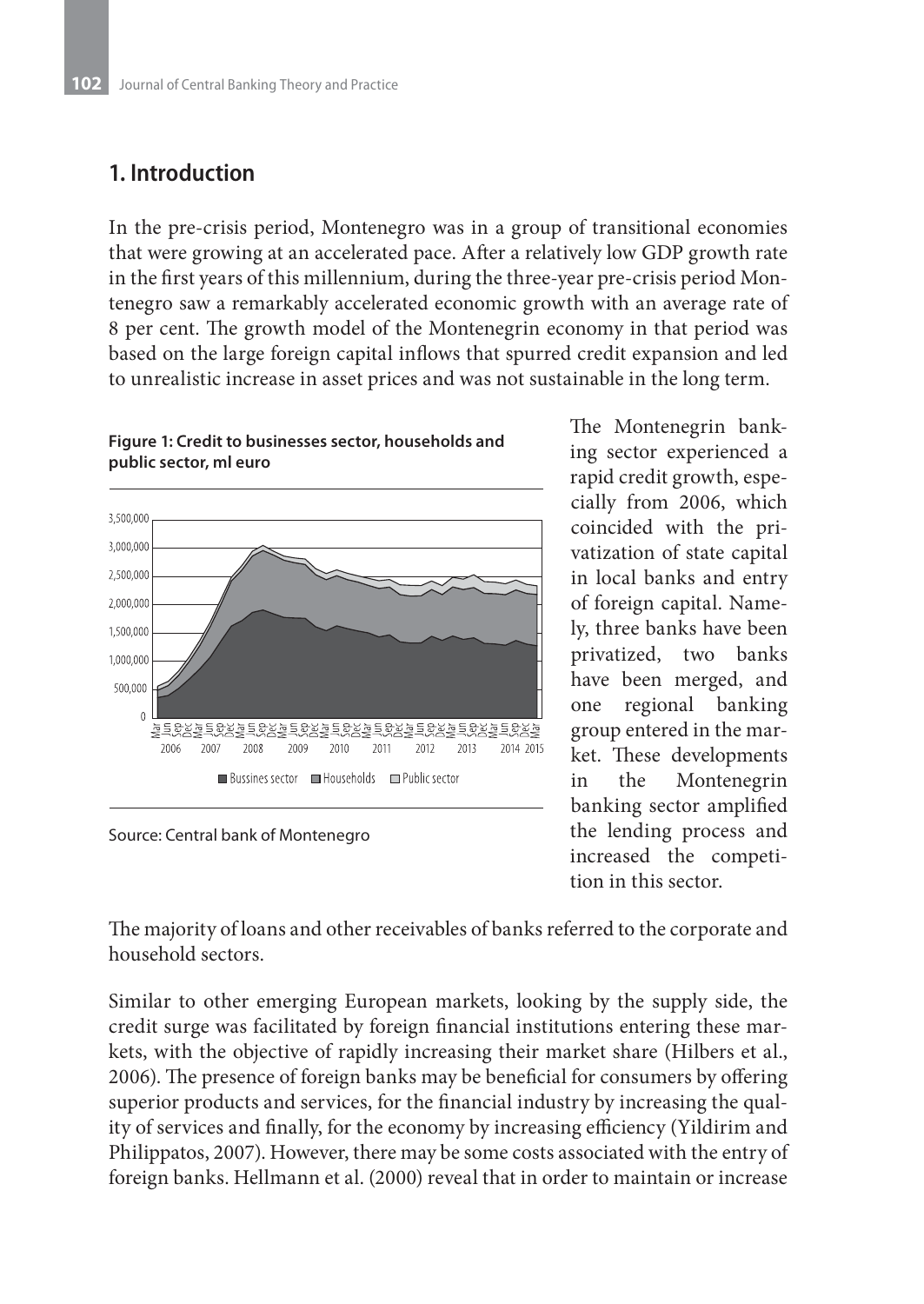their market share, foreign banks are inclined towards higher risk activities. On the demand side, the credit expansion was supported by optimistic customers' expectations, particularly by higher income expectations. As documented by Hilbers et al. (2006), the credit expansion in Central and East European countries was supported by higher income expectations, often related to these countries' (prospect of) accession to the European Union.

As previously mentioned, extremely high rates of credit growth in the pre-crisis period (125 per cent in 2006 and 165 per cent in 2007) were significant factors assisting the development of the real economy. However, such high growth rates in loans were not accompanied by adequate growth rates in provisions and capital, so the Central Bank of Montenegro issued a set of restrictive measures in the fourth quarter of 2007 which limited credit growth in 2008. The biggest limitations were

imposed on the biggest banks since the negative consequences of excessive credit expansion of those banks would have had the greatest impact on the overall stability of the banking sector. In addition to credit growth limitations, a requirement to maintain the solvency coefficient at a minimum 10 per cent in 2008 (legal minimum amounted to 8 per cent) was prescribed. Namely, increasing the amount of banks' capital was expected to ensure adequate protection of bank clients' interests.

**Figure 2: Annual growth of total outstanding loans in Montenegro, 2004 - 2014**



Source: Central Bank of Montenegro

Lending activity began to decline in the last quarter of 2008 due to the impact of the global financial crisis, with total outstanding loans declining some two per cent in the last quarter of 2008 as banks became concerned about their deteriorated liquidity situation and the ability of their parent banks to provide additional financing. That decline continued in 2009, when total outstanding loans fell by 14 per cent, mainly due to banks' deterioration of asset quality and a decline in demand for loans from the corporate sector, which was affected by the weaken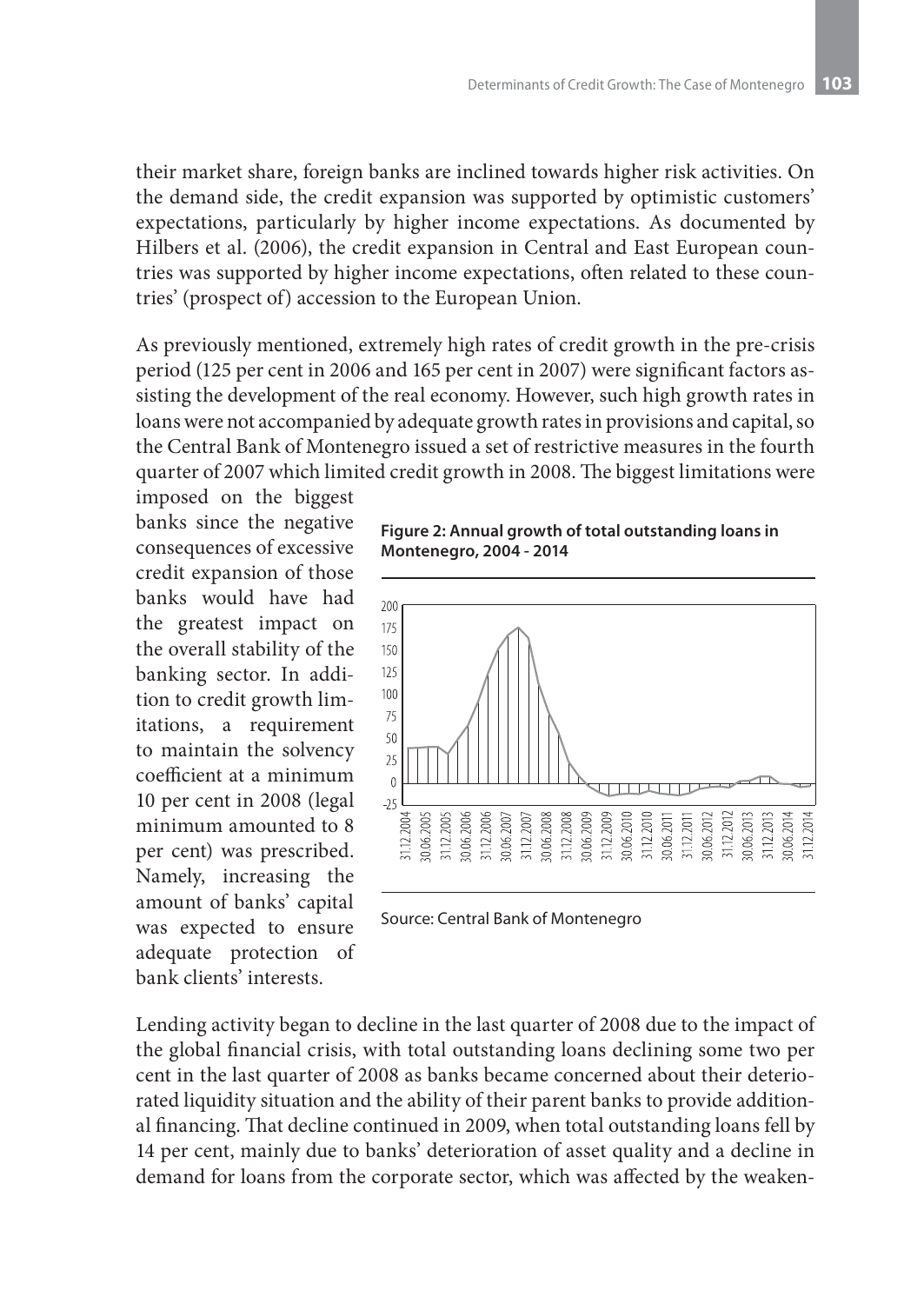ing situation in the real economy. In 2010, total outstanding loans declined by a further eight per cent. This decline continued until 2012. Banks' lending activity picked up slightly in 2013<sup>1</sup> only to decline again in 2014.

The decline in lending activity can be explained by supply and demand side effects. Looking from the supply side, banks have tightened their lending standards; while on the other hand, the private sector has reduced its demand for bank lending. Banks became more careful, as their borrowers experienced difficulties refinancing their loans. Projects that seemed attractive and profitable in good times suddenly became risky. The weakened economy, particularly poor performance of the construction sector and the real estate market, contributed to a rapid increase in non-performing loans (NPLs). This rapid increase of NPLs, combined with increasing banking regulation, more stringent supervision, and the impact of those assets on banks' risk-weighted assets (RWAs) encouraged Montenegrin banks to reconsider their long-term strategies concerning their assets.





Source: Central bank of Montenegro

Until 2007, credit growth was supported by an increase in deposits related to high capital inflows, and a greater formalization of the economy. However, from 2007

<sup>1</sup> The growth in loans and other receivables primarily resulted from the implementation of the International Accounting Standards, whereby the banks transferred a portion of written-off loans and other receivables (category E) from the off-balance sheet records into their balance sheets in January 2013.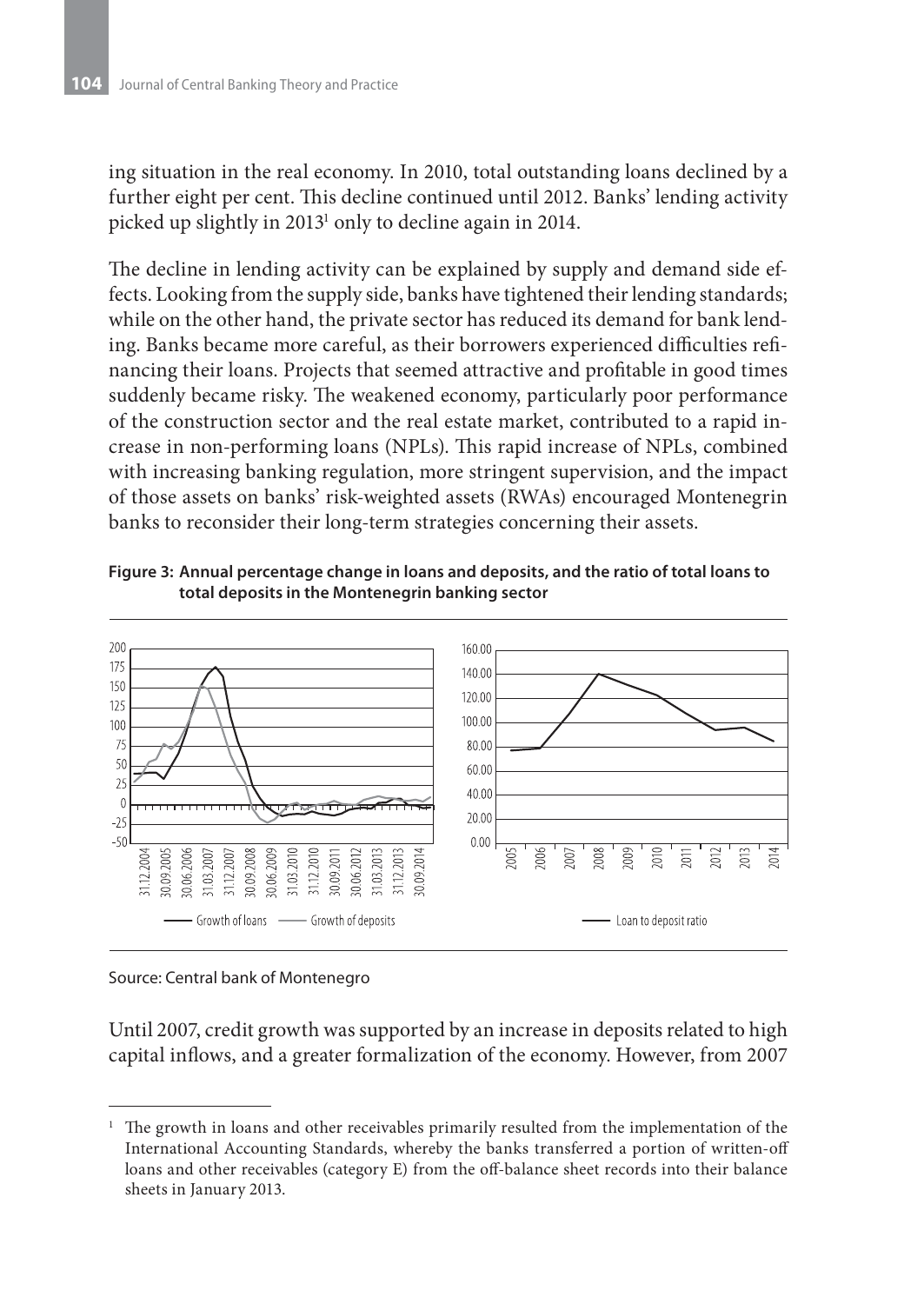credit growth significantly exceeded deposit growth. The loan to deposit ratio (LtD) was extremely high and rising until 2013, suggesting that deposits in that period were not able to meet loan requests. This has led to an increasing dependency on foreign funding, which has mainly been channelled through the bank-

ing sector. Additional reason for high LtD was that due to the global financial crisis total deposits declined significantly. Significant withdrawals of deposits have been compensated with an increase in borrowings and credits.

The most significant share of total borrowings was borrowings from abroad. According to the banks reports submitted to the Central Bank of Montenegro (CBCG), the rapid growth of loans was mainly based on borrowings from abroad. Most of the foreign borrowings refer to the borrowing from foreign parent banks whose subsidiaries dominate the Montenegrin banking sector (see Figure 4).





Source: CBCG database

Funding from parent banks (borrowings from parent banks as a share of total liabilities) increased from 2005, reaching the peak in 2008. Financing from parent banks constituted 76 per cent of total borrowings at end-2008, exposing the banking sector to liquidity shocks in case where parent banks were unable to sustain financing to their subsidiaries. However, this share decreased by 20 per cent in 2009, additional 5 per cent in 2010, and a further 23 per cent in 2011.

In 2012, both citizens and corporates restored their confidence into the domestic banking system and deposits growth was recorded. During 2013 and 2014, positive trends in total deposits continued and they rose annually by 5.9% and 9.9%, respectively. The corporate and household sectors largely contributed to the increase in total deposits in banks. In 2014, the loans to deposit ratio improved significantly in comparison with previous years, and it amounted to 84.7, suggesting that banks have enough available funds to grant loans.

Bearing in mind these different dynamics in the Montenegrin banking sector, this paper aims to identify and estimate both demand and supply factors that affect credit growth. Obtained empirical findings help us identify factors that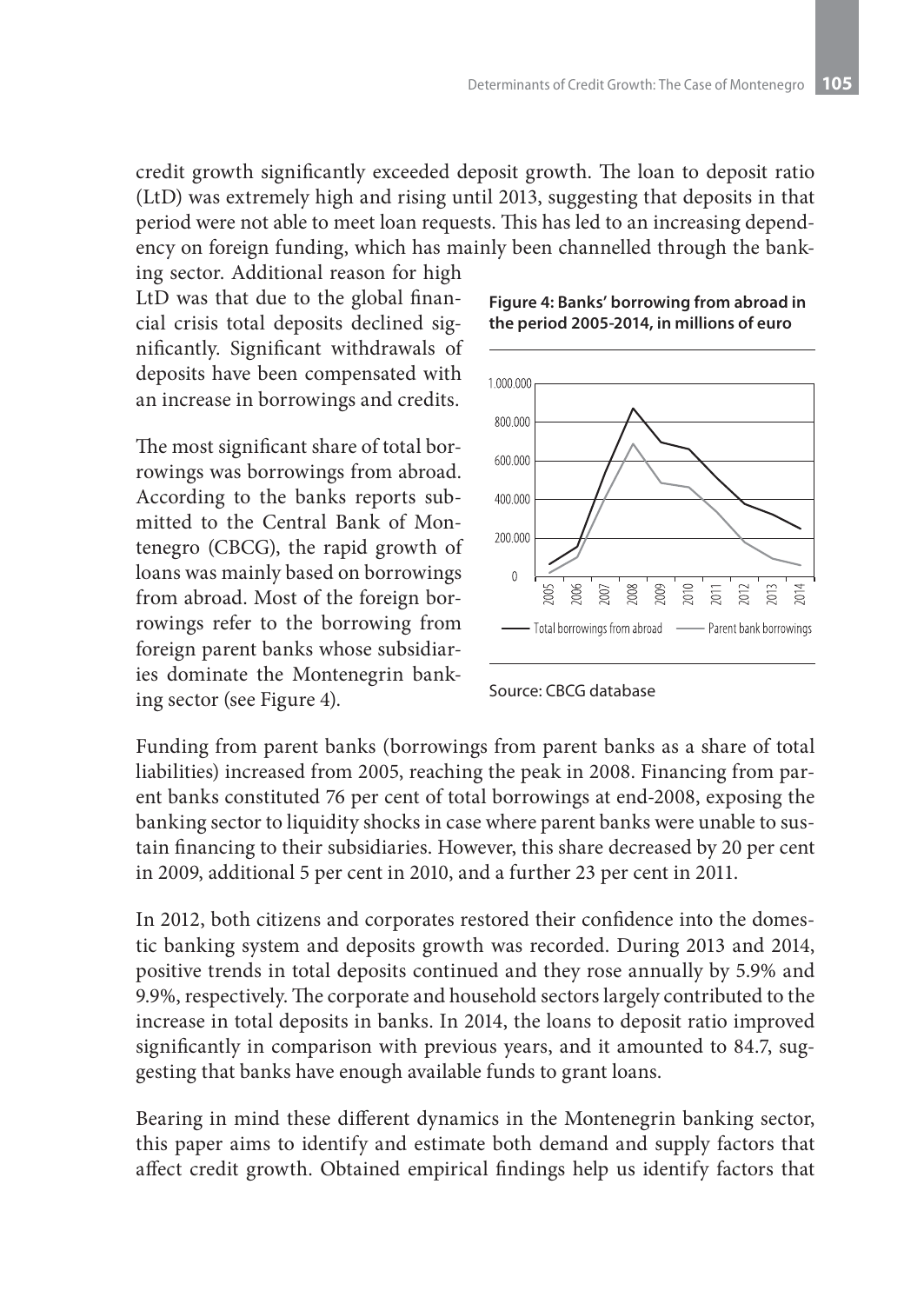would further boost the future lending activities. In the end, we will be able to suggest policy recommendations.

#### **2. Literature review**

Several theoretical and empirical studies have been conducted to analyse the determinants of credit growth, considering both demand and credit supply effects. Although there is no standard model assessing the determinants of credit demand, the most common explanatory variables across studies are GDP, inflation and interest rate. Besides macroeconomic variables, bank-specific determinants, which affect bank lending channel and financial position of the borrowers, are often used in models that assess credit supply. There are studies which include both indicators in one model estimation, while other studies try to consider them in two separate models.

Catão (1997) analyses both demand and supply indicators of private sector credit in Argentina from 1991 to 1996. On the demand side, he identified that changes in interest rates, the level of indebtedness of the private sector coupled with expected changes in the economy and level of unemployment may have contributed to the weakening of private sector credit. On the supply side, he reports that the private sector was constrained because of adverse selection mechanisms exacerbated by the crisis. Calza, et al. (2001) apply a Vector Error Correction Mechanism (VECM) to model the factors that affect the demand for credit in the euro area. They find that in the long run, credit is positively related to real GDP growth and negatively to short term and long term real interest rates. Applying the same modelling technique, Shijaku and Kalluci (2013) assess the long run determinants of bank credit to the private sector in the case of Albania. Their empirical findings suggest that lending is positively linked to economic growth. Furthermore, they stress that banking and financial intermediation, as well as financial liberalisation would stimulate higher lending demand, while lower cost of lending, diminishing government domestic borrowing and a more qualitative bank credit would create further lending incentives.

Mendoza and Terrones (2008) while studying 27 credit booms in industrial countries and 22 in emerging economies during the 1960-2006 period, identify the key empirical regularities of credit booms, considering macroeconomic aggregates and micro-level data. Namely, the build-up phase of these booms is associated with economic expansions, rising equity and housing prices, real currency appreciation, and widening external deficits, followed by the opposite dynamics in the downswing. Similar dynamics are observed in firm-level indicators of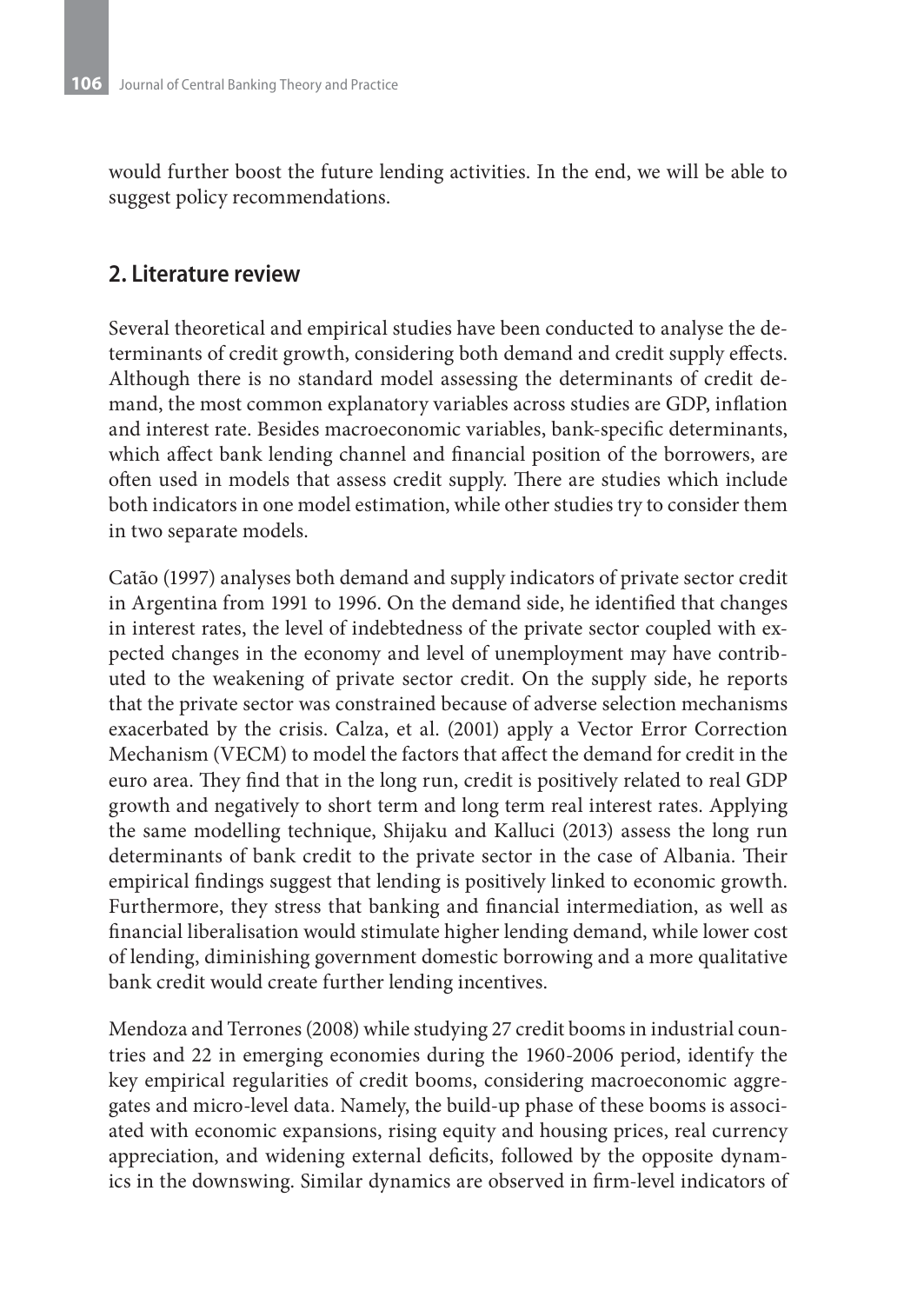leverage, firm values, and dependence on external financing, and in bank-level indicators of asset quality, profitability and lending activity. Furthermore, Igan and Tamirisa's (2009) analysing credit growth in the Baltics and Central and East European countries revealed that bank profitability, measured by net interest margins, was a significant driver of private sector credit expansion. Iossifov and Khamis (2009) empirical finding, on credit growth in the Sub-Sahara African countries from 1997-2007, suggest that bank credit to the private sector was mainly driven by GDP per capita, the nominal interest rate, the money multiplier and credit extension of foreign banks to local banks.

Barajas, et al. (2010) analysing the credit slowdown among Middle Eastern and North African (MENA), find that the important role was played by bank funding (deposit growth and external borrowing considerably slowed). Furthermore, they find that bank-level fundamentals such as capitalization and loan quality helped to explain differences in credit growth in Middle Eastern and North African countries. Guo and Stepanyan (2011) examine changes in bank credit across 38 emerging market economies. Analysing both pre-crisis and post-crisis periods, authors find that domestic deposits and non-residents liabilities contribute positively and symmetrically to credit growth. Furthermore, they stress that loose monetary conditions result in higher credit growth rates. Their results also indicate that stronger GDP growth leads to higher credit growth and high inflation, while increasing the nominal credit decreases the real credit growth. Finally, they highlight that a banking sector with a healthy balance sheet and lower NPLs is desirable for credit growth. Similarly, using bank-level data in 90 countries between 1995 and 2005, Igan and Pinheiro (2011) investigate the relationship between credit growth and bank soundness considering the potential two-way causality. Their empirical findings reveal that while sounder banks tend to grow faster at moderate growth periods, credit growth becomes less dependent on soundness during booms. Furthermore, Tan (2012) links credit growth constraints in the Philippines with the weakness in bank balance sheets, consumption – led economic growth and high net interest margins. Furthermore, he reports that interest margin rises with bank size, bank capitalization, foreign ownership, overhead costs, and tax rates.

More recent analyses of credit growth by Allen et al. (2014) indicate that bankspecific characteristics, such as deposit growth and profitability ratios, are important determinants of credit growth during both normal economic times and crisis periods. Their findings are in line with Ivashina and Scharfstein (2010) who stressed that banks with better access to deposit financing decreased lending to a lesser degree during the recent financial crisis. To summarize, many studies may have dealt with credit growth supply and demand factors, in a context of panel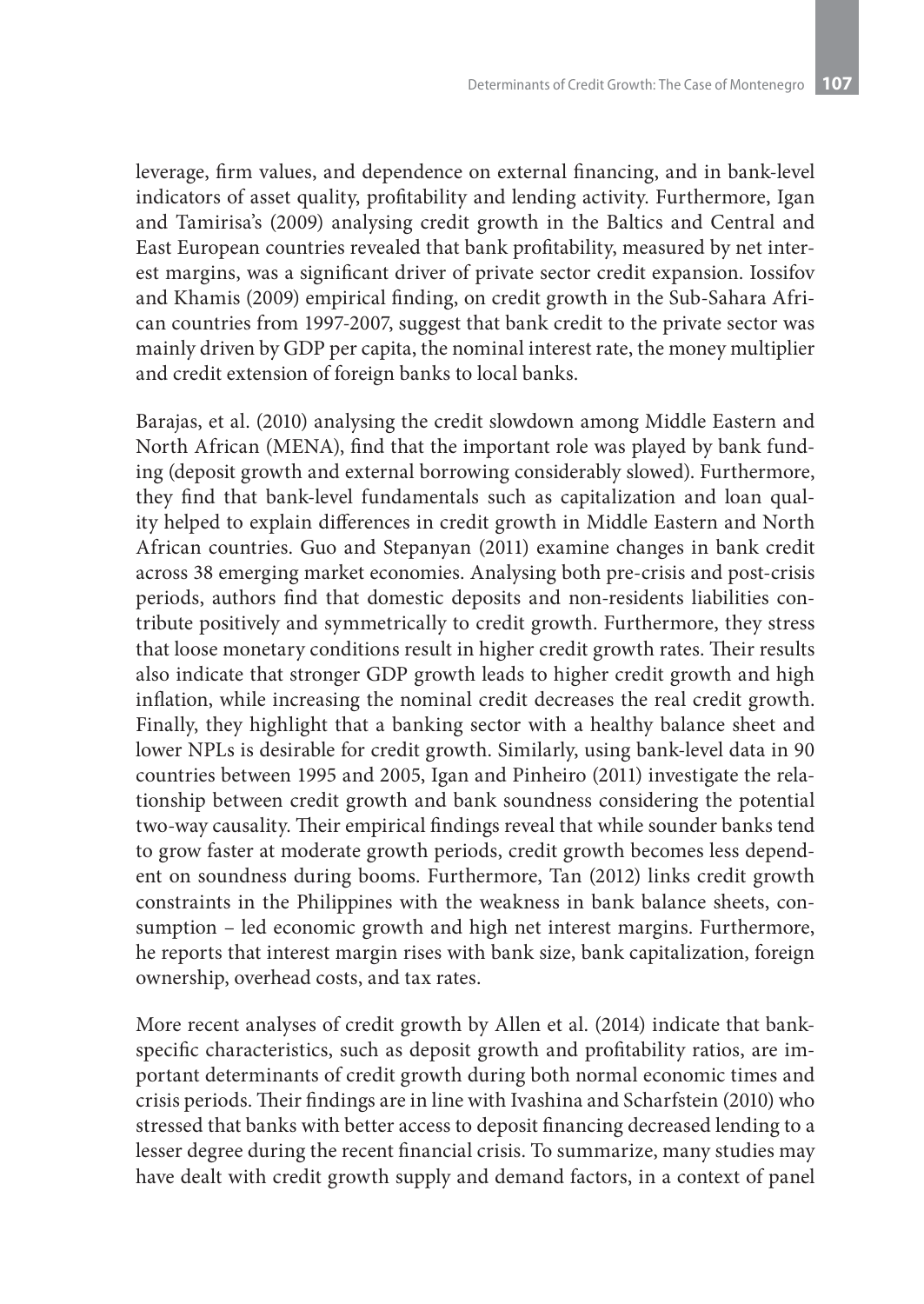countries. This paper will contribute to the existing literature, given that to our best knowledge, this is the first paper that estimates the determinants of credit growth specifically for Montenegro.

## **3. Data and Methodology**

This paper focuses on the period from 2004 to 2014, using quarterly data and a panel data set of 11 banks operating in Montenegro. Combining time series and cross-section observations, panel data provides data that are more informative possess more variability, more degrees of freedom, less collinearity among variables and more efficiency (Gujarati, 2004). During this period, the Montenegrin banking system could be characterized as a sector which was responding to global market changes. In addition, this period encompasses a part of the boom period and also of the global financial crisis. Thus, contrasting phases of the business cycle are represented in the observed time period.

Our analysis focuses on the following variables: credit growth, GDP growth, inflation, one year Euribor, spread, deposit growth, non-performing loan (NPL) ratio, solvency ratio, inefficiency ratio, and return on equity (ROE).

Due to data availability, as two banks started its business during the observed period, the panel is not balanced. We will investigate a fixed effect linear model. Fixed effects estimation allows for arbitrary correlation between the unobserved bank specifics and the observed explanatory variables (Wooldridge, 2002). Furthermore, under the assumption of strict exogeneity, it also takes into account bank-specific differences. The fixed effect linear model is presented in the equation below.

 $\text{credit}_{\text{growth}_{i,t}} = \beta_o + \beta_1 \text{gdp}_{\text{growth}_{t}} + \beta_2 \text{inflation}_{\text{rate}_{t}} + \beta_3 \text{curibor}_{t} + \beta_4 \text{spread}_{i,t} + \beta_4 \text{speed}_{t} + \beta_5 \text{pred}_{t} + \beta_6 \text{pred}_{t} + \beta_7 \text{pred}_{t} + \beta_8 \text{pred}_{t} + \beta_9 \text{pred}_{t} + \beta_9 \text{pred}_{t} + \beta_9 \text{pred}_{t} + \beta_9 \text{pred}_{t} + \beta_9 \text{pred}_{t} + \beta_{t} \text{pred}_{t} + \beta_{t} \$ *β<sub>5</sub>deposit<sub>growth<sub>i,t</sub></sub> + β<sub>6</sub>NPL<sub>ratio</sup><sub>i,t</sub> + β<sub>7</sub>solvency<sub>ratio</sup><sub>i,t</sub> + β<sub>8</sub>inefficiency<sub>ratio</sup><sub>i,t</sub> + β<sub>9</sub>ROE<sub>i,t</sub> +*</sub></sub></sub>  $\lambda t + e_{i,t}$  (1)

The dependent variable is growth rate of total loans (*credit\_growthi,t*). The explanatory variables are:

**GDP growth rate** - represents the overall state of the economy. Economic conditions and developments determine consumption and investment demand, and thus reflect the demand for credit. Higher GDP growth should be translated into higher credit growth. However, high credit growth may lead to higher GDP growth. Therefore, following Guo and Stepanyan's (2011) and Tan's (2012) ap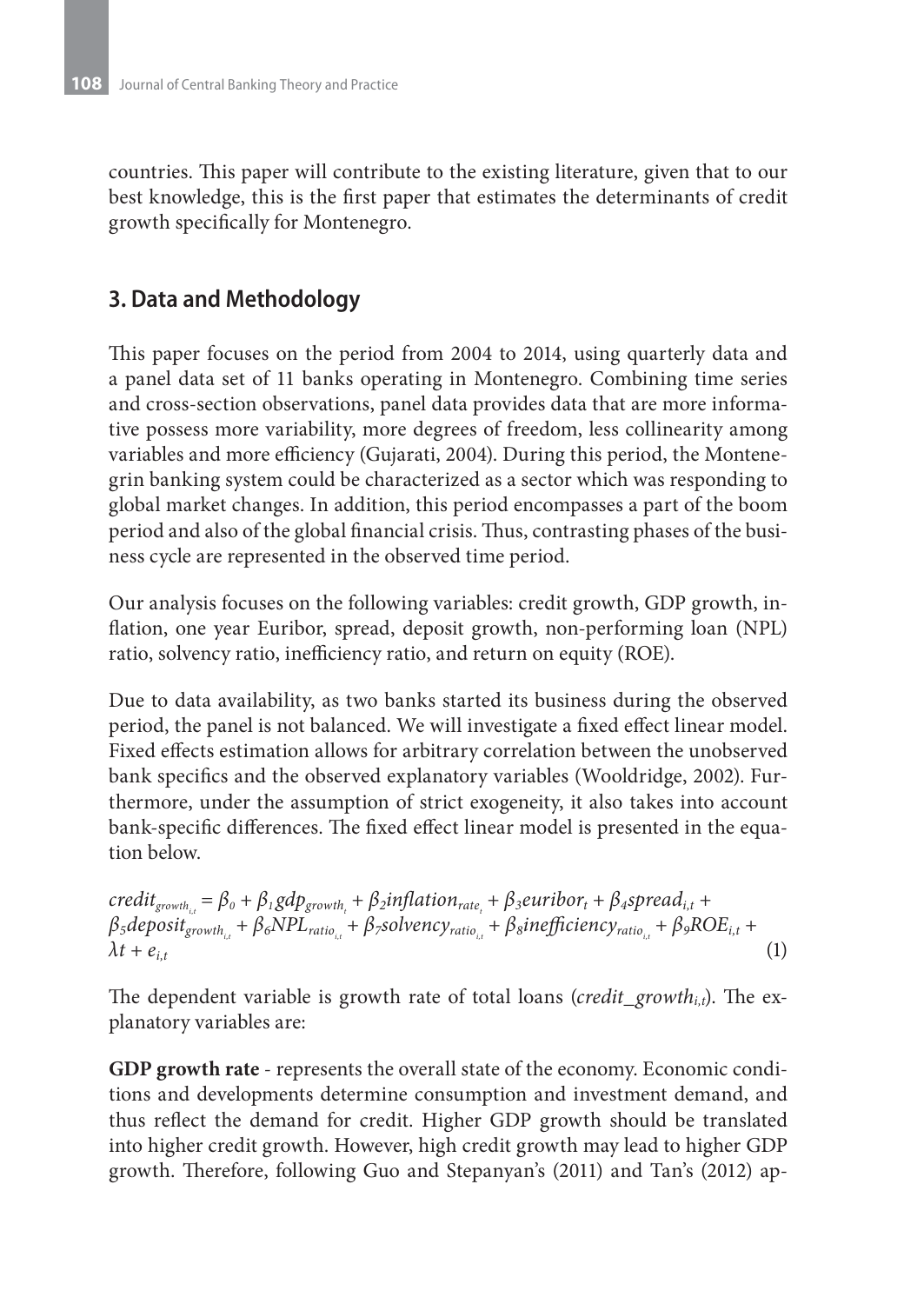proach to avoid reverse causality; we will include lagged values of GDP growth in the model estimation.

**Inflation rate** - is measured by the consumer price index (CPI), and it is anticipated to decrease real bank loans.

**Euribor** - measures the cost of foreign banks' borrowing. The hypothesis for the inclusion of Euribor in model specification is reflected in the fact that the lower the Euribor rate, and consequently looser the liquidity conditions for banks, the higher the credit growth.

**Spread** - represents the difference between the interest rate on loans and the interest rate on deposits. Higher bank spread may be discouraging for credit demand, and hence negatively affect banks` lending. On the other hand, higher spread, due to the high interest rates on loans, positively affects banks` profitability and encourages banks to lend more, suggesting that spread might take a positive sign in our model.

**Deposit growth** - represents a funding source. It is expected that higher deposit growth leads to higher credit growth as banks have more available funds. Thus, on the supply side, deposit growth should be a significant driver of credit growth. Barajas et al. (2010) note that banks which have more funding availability are able to perform their financial intermediation function better and should have stronger lending growth.

**NPL ratio** - represents a proxy for the loan quality. An increase in NPLs encourages banks to reconsider their long-term strategies concerning their assets. Thus, it is expected that loan quality is negatively related to credit growth (Barajas et al., 2010; Guo and Stepanyan, 2011)

**Solvency ratio** - measures the capital strength of a bank, indicating whether the bank has enough capital to meet the potential losses which can occur. Better capitalized banks have higher capacity to extend lending than weakly capitalized banks. The solvency ratio can be linked with the "Moral Hazard" behaviour. The link is to be found in the moral hazard incentives on the part of bank managers who increase lending and the riskiness of their loan portfolio when their banks are thinly capitalized (Berger and DeYoung, 1997).

**Inefficiency ratio** - indicates banks' cost effectiveness and it is measured by the cost-income ratio. As explained by Barajas et al. (2010), banks that have higher costs relative to income, probably due to the higher wages, more employees or larger branch network, might have higher marginal lending.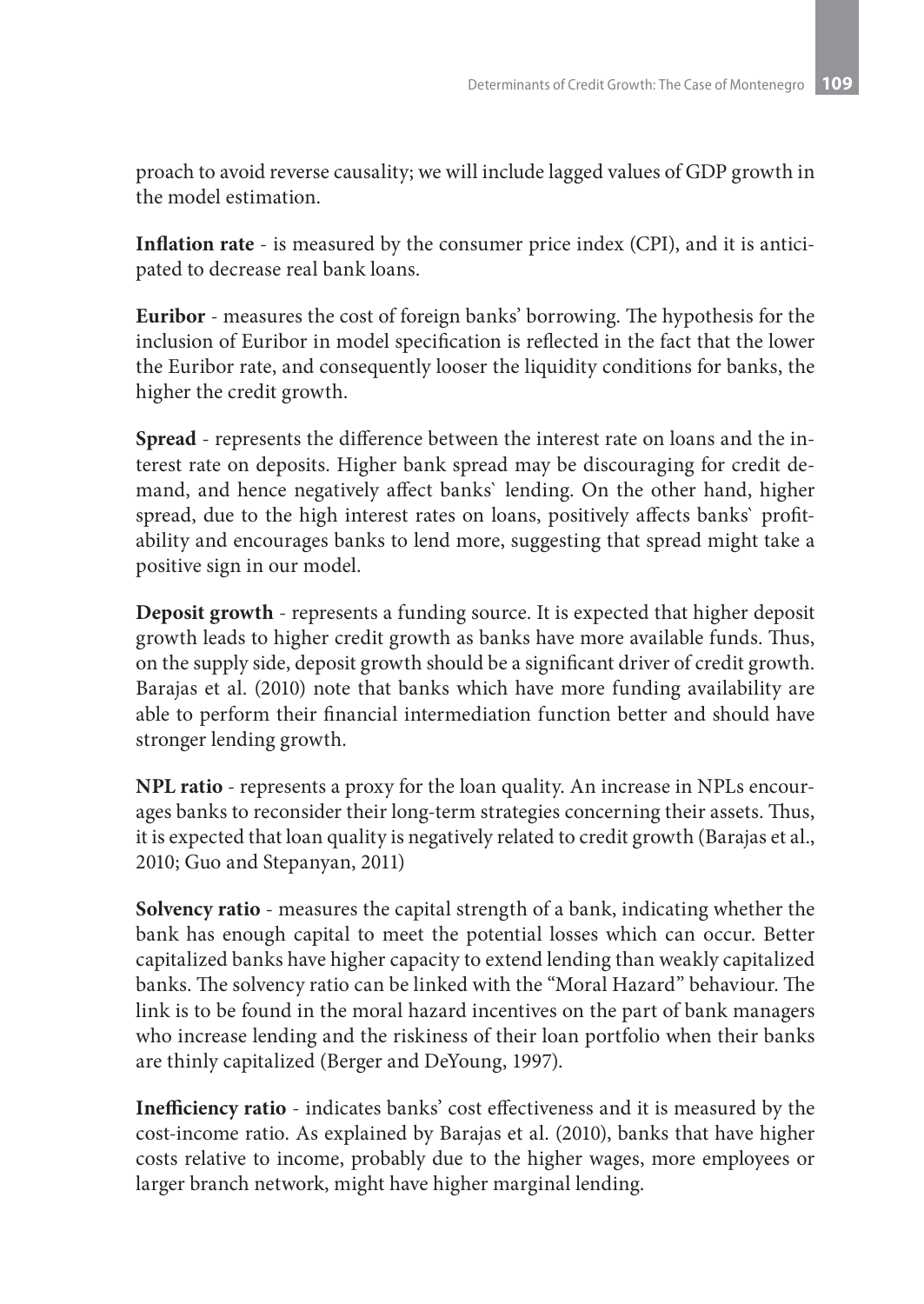**ROE** - measure of banks` profitability. Banks are more capable to perform their lending activities with better profitability. Albertazzi and Gambacorta (2006) explain that after a drop in bank profitability, if equity is sufficiently low and it is too costly to issue new shares, then a bank will usually reduce lending, otherwise they fail to meet regulatory capital requirements.

In this model, the fixed effects  $\beta_{0i}$  capture the effect of time invariant, unobserved bank-specific, variables that are otherwise omitted from the model;  $\lambda_{\rm t}$  represents a set of time dummies; and  $\varepsilon$ <sub>it</sub> is the idiosyncratic error term (since we do not know where it comes from) which represents the unexplained part of dependent variable for each observation, in other words for each bank for each quarter.

As presented in equation (1), quarterly time dummies  $(\lambda_t)$  are included in the model. There are two important reasons for specifying model with full sets of time dummies (of course omitting the 1<sup>st</sup> period). Firstly, to model group specific invariant but time specific influences otherwise omitted from the model. Secondly, including time dummies allows us to address a developing concern in the econometric literature on panel analysis, and on dynamic panel analysis in particular: cross-group residual correlation. This is a serious issue largely neglected by applied researchers. Yet, the failure to address cross-group correlation may invalidate statistical inference (specifically standard errors are likely to be underestimated). The recommended strategy to remove, or at least to minimize, cross group correlation is to include a full set of time dummies.

Furthermore, an important consideration is to address the problem of potential endogeneity between bank-specific and macroeconomic variables. The use of lagged explanatory variables might alleviate potential endogeneity problems. There are studies that aim to overcome the bias associated with the potential endogeneity of explanatory variables using either the fixed effects or the GMM system estimator (Jimenez and Saurina, 2005; Quagliarello, 2007; Espinoza and Prasad, 2010; Louzis, et. al. 2010). In addressing these concerns, it is useful to precisely identify the sources of endogeneity. In applied econometrics, Wooldridge (2002) indicates that endogeneity usually arises in one of the three ways: omitted variables which should appear when controlling for additional variables but due to data unavailability one cannot include them in the regression model; measurement error is the case of measuring the (partial) effect of a variable observed only by an imperfect measure of it; and simultaneity which occurs when at least one of the explanatory variables is determined mutually with the dependent variable. In our model, bias may stem from the possible simultaneity of the explanatory variables and credit growth ratio. To tackle this issue, macroeconomic and bank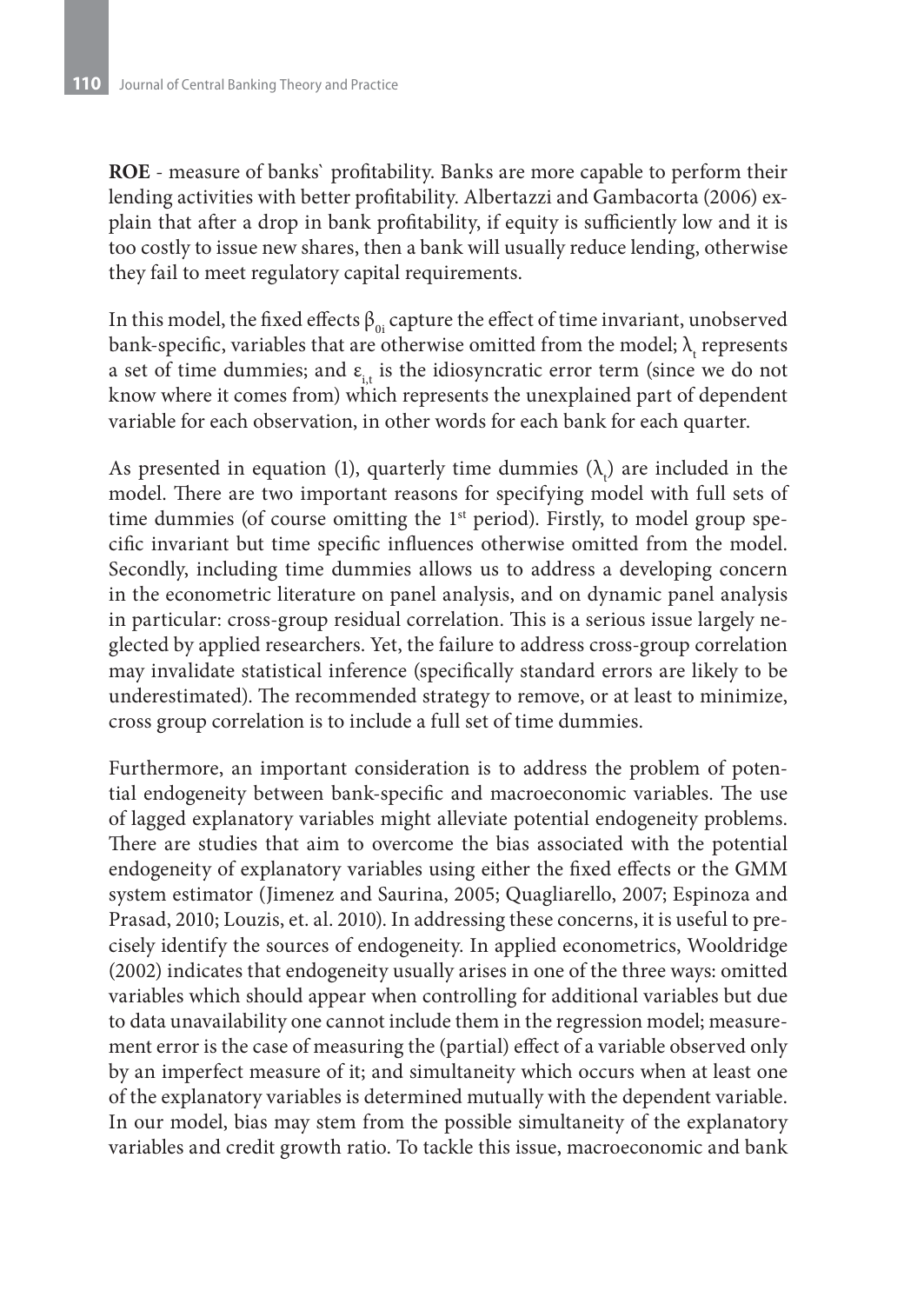specific variables will be used in a form of lagged value to avoid potential endogeneity.

The macroeconomic data, such as GDP growth rate, are provided by Central Bank of Montenegro (CBCG), while the inflation rate is provided by the Statistical Office of Montenegro (MONSTAT). GDP quarterly data are determined using the standard techniques for interpolation by the Statistics Department of the CBCG since during the sample period, quarterly GDP data were not reported by MONSTAT. The bank-specific data are collected from the CBCG Supervision Department.

## **4. Results**

As explained in the previous section, we applied a fixed effects linear model to identify the determinants of credit growth in Montenegro, which allows controlling for unobserved heterogeneity across banks. The results from the fixed effects linear model are presented in the following Table.

| Variable Name                                 | Label               | Coefficient | P-Value |  |
|-----------------------------------------------|---------------------|-------------|---------|--|
| GDP growth rate                               | $GDP(-2)$           | $0.40*$     | 0.055   |  |
| Inflation rate                                | $INF(-1)$           | 0.52        | 0.212   |  |
| <b>EURIBOR</b>                                | <b>FUR</b>          | $-257$      | 0.130   |  |
| Spread                                        | $SP(-1)$            | $-0.37$     | 0.459   |  |
| Deposit Growth                                | $DG(-1)$            | $012*$      | 0.058   |  |
| Non-performing loans ratio                    | $NPL(-1)$           | $-0.48***$  | 0.000   |  |
| Solvency ratio                                | $SOLR(-1)$          | $0.19*$     | 0.101   |  |
| Inefficiency ratio                            | $INEF(-1)$          | 0.01        | 0.150   |  |
| Return on equity                              | $ROE(-1)$           | $-0.01$     | 0.832   |  |
| Quarterly time dummies                        |                     | yes         |         |  |
| Joint test for time dummies before the crisis | $Prob > F = 0.0082$ |             |         |  |
| Joint test for time dummies after the crisis  | $Prob > F = 0.1725$ |             |         |  |

**Table 1: Results from fixed effects linear model with time dummies**

Source: Author`s calculation

Note: \* Significant at the 10 percent level, \*\* Significant at the 5 percent level, \*\*\* Significant at the 1 percent level

The results presented in Table1broadly confirm that both macroeconomic and bank-specific factors play a role in affecting the banks' credit growth. Looking at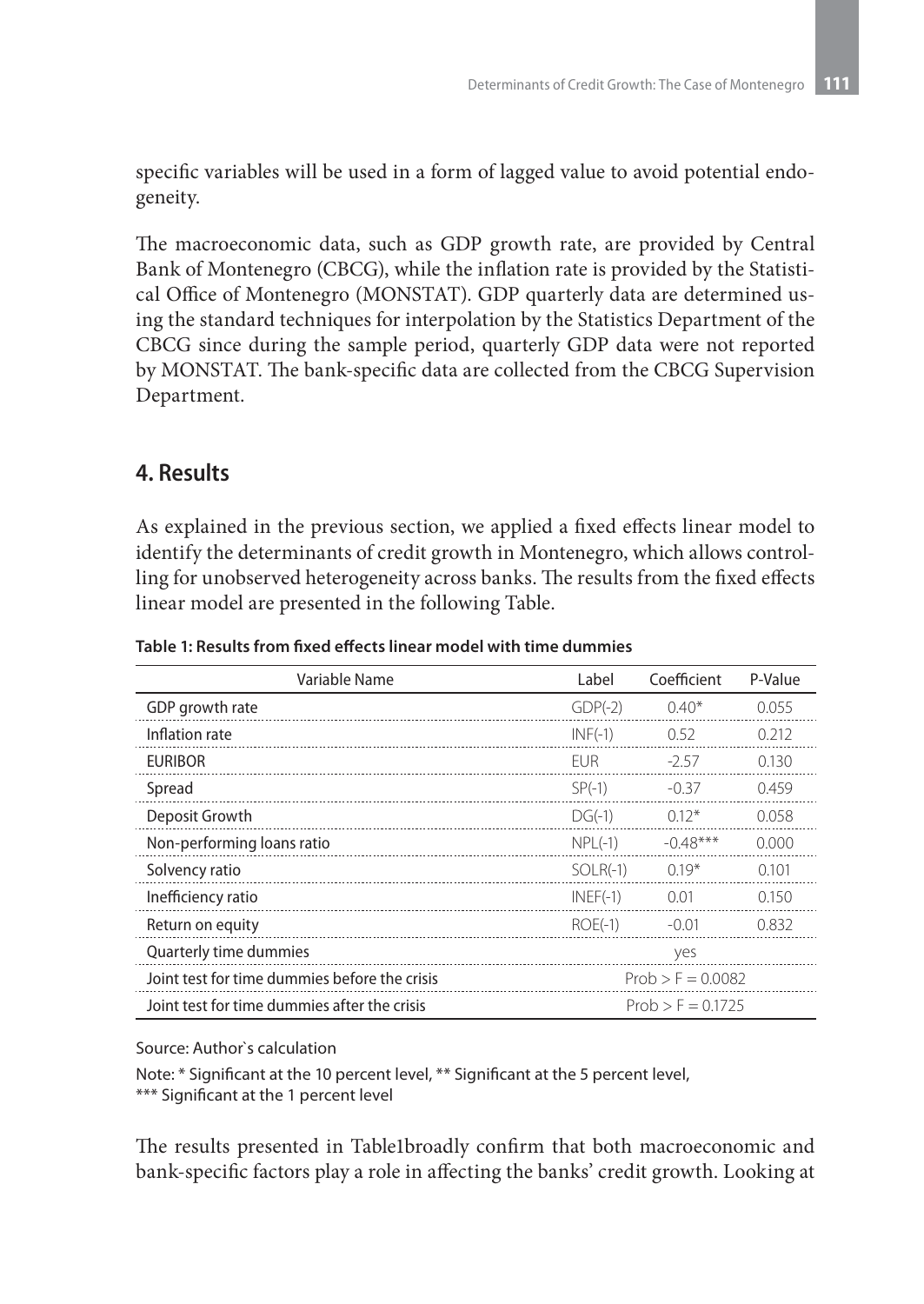the estimation results, there is evidence that higher GDP growth leads to more demand for credit and hence higher credit growth. Namely, an increase of one percentage point in the GDP growth rate during the first quarter leads to an increase of 0.40 percentage points in the credit growth rate during the third quarter.

Focusing on the bank-specific coefficients, the results comply with expectations. Namely, the health of banks in terms of banks loans quality and their capitalisation might be an important determinant of credit growth. Our results provide evidence that NPL, which is proxy for the loans quality, is negatively related to credit growth. Specifically, an increase of one percentage point in the NPL ratio, at the 1% significance level, leads to a decrease of 0.48 percentage point in the credit growth rate. Furthermore, the results suggest that the banks with higher deposit potential lend more, as an increase of one percentage point in the deposit growth rate leads to an increase in 0.12 percentage points in the credit growth rate, at the 10% significance level. Moreover, better capitalised banks are likely to expand their lending. Namely, an increase of one percentage point in the solvency ratio in the first quarter leads to an increase in 0.19 percentage points in the credit growth rate in the second quarter, albeit at the borderline of 10% significance level. Therefore, we can reject the hypothesis that "moral hazard" refers to bank managers who increase lending and the riskiness of their loan portfolio when their banks are thinly capitalized (Berger and DeYoung, 1997).

While the main purpose of time dummies is to control for omitted group invariant, time specific effects and to address possible cross-group residual correlation, in this model they do have a plausible economic interpretation. The signs of the time dummies after the crisis period are uniformly negative and jointly significant, suggesting that the crisis has a negative influence on credit growth, while the time dummies before the crisis are not jointly significant.

The diagnostic test for the serial correlation indicates that the model well specified with respect to within-group residual autocorrelation. However, we identified the problems with heteroscedasticity, which is expected in panel data analysis. The problem of heteroscedasticity was overcome by estimating the model with robust standard errors.

In order to check for robustness of the results, and particularly to evaluate the effect of the global financial crisis, we split the sample in two sub-samples—the pre-crisis period (2004–2008q3) and post-crisis period (2008q4-2014). These results are reported in Table 2.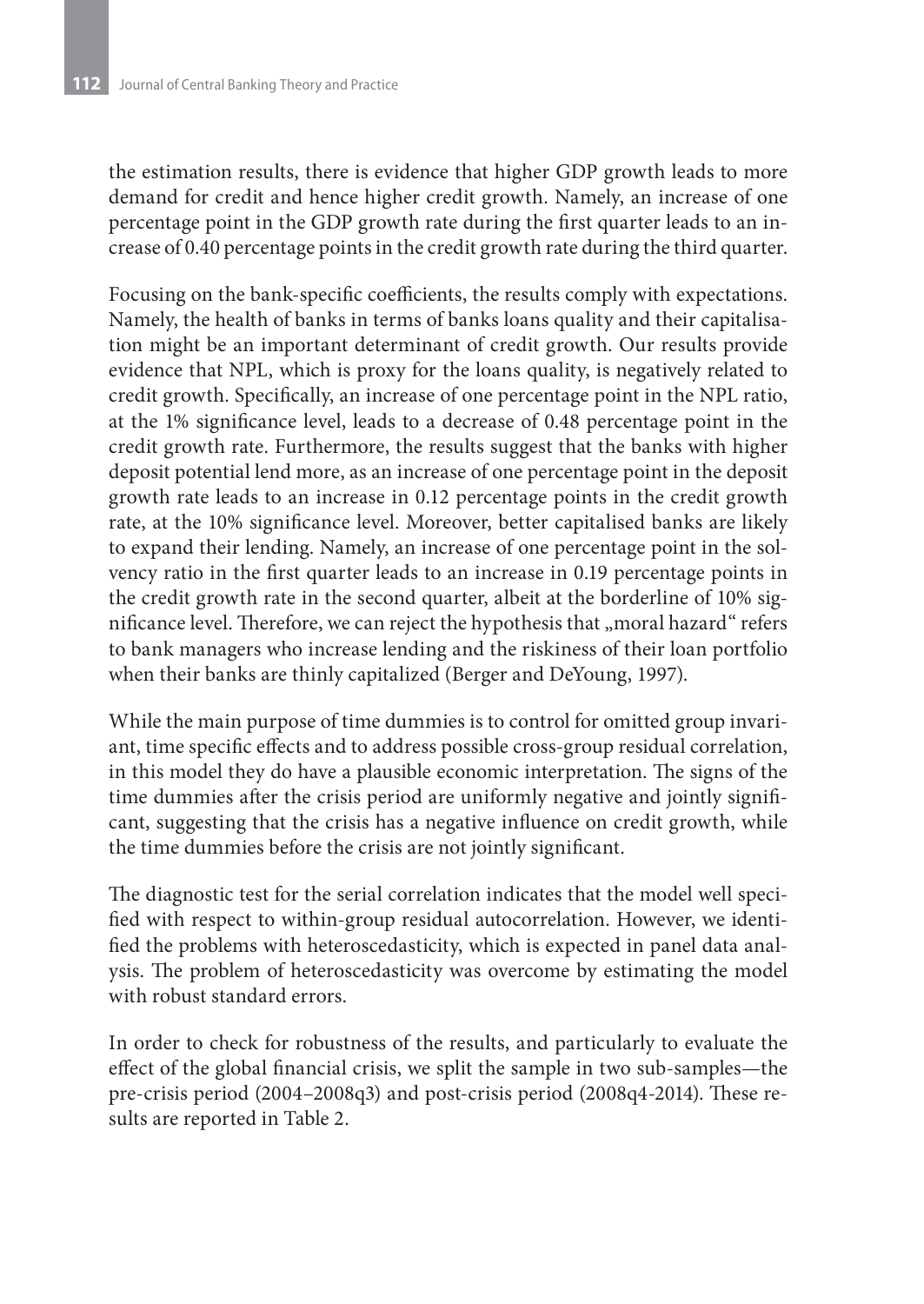| Variable Name              | Variable<br>Label | Pre-crisis period |         | Post-crisis period |         |
|----------------------------|-------------------|-------------------|---------|--------------------|---------|
|                            |                   | Coefficient       | P-Value | Coefficient        | P-Value |
| GDP growth rate            | $GDP(-2)$         | $0.30**$          | 0.042   | 0.04               | 0.545   |
| Inflation rate             | $INF(-1)$         | $-236$            | 0.127   | 010                | 0.577   |
| <b>EURIBOR</b>             | FUR.              | 4.53              | 0.172   | -0.66              | 0.317   |
| Spread                     | $SP(-1)$          | -0.88             | 0 216   | 0.62               | 0.110   |
| Deposit Growth             | $DG(-1)$          | $0.16*$           | 0.066   | $0.09***$          | 0.000   |
| Non-performing loans ratio | $NPL(-1)$         | $-0.09$           | 0.749   | $-0.10**$          | 0.046   |
| Solvency ratio             | $SOLR(-1)$        | $0.17**$          | 0.047   | 0.03               | 0.557   |
| Inefficiency ratio         | $INEF(-1)$        | $-0.04***$        | 0.000   | $0.02***$          | 0.003   |
| Return on equity           | $ROE(-1)$         | 0.11              | 0.213   | $0.03*$            | 0.089   |

**Table 2: Results from fixed effects linear model in pre- and post-crisis periods**

Source: Author`s calculation

Note: \* Significant at the 10 percent level, \*\* Significant at the 5 percent level,

\*\*\* Significant at the 1 percent level

The findings from the initial model have been broadly confirmed, however, there are differences in determinants of credit growth before and after the financial crisis. For example, in the pre-crisis period, the contribution of the GDP growth rate had a positive significant influence on credit growth, while in the post-crisis period, the contribution of GDP was not found to be significant.

The bank-specific indicators seem to play a role in both periods although there are differences among them. Namely, in the pre-crisis period, variables such as deposit growth and solvency ratio appeared to have had positive influence on banks` credit growth, suggesting that banks with better deposit and capital base were likely to expand their lending activities. These findings are in line with the results from the initial model with time dummies. Furthermore, we find that the more efficient banks, measured by cost to income ratio, are likely to lend more. Thus, a decrease of one percentage point in the cost-to-income ratio leads to an increase in 0.04 percentage points in the credit growth rate, at the 1% significance level.

Our results provide evidence that in the post-crisis period, credit growth is only determined by bank-specific indicators. Similarly to the findings of the initial model, the NPL ratio was found to have negative statistical influence on credit growth in the post-crisis period. These findings are also in line with Shijaku and Kalluci (2013), Labonne and Lame (2014), and Everaert et al. (2015). They explained that rising NPLs in the post-crisis period led banks to tighten lending standards, while uncertainty about firms' and households' future economic pros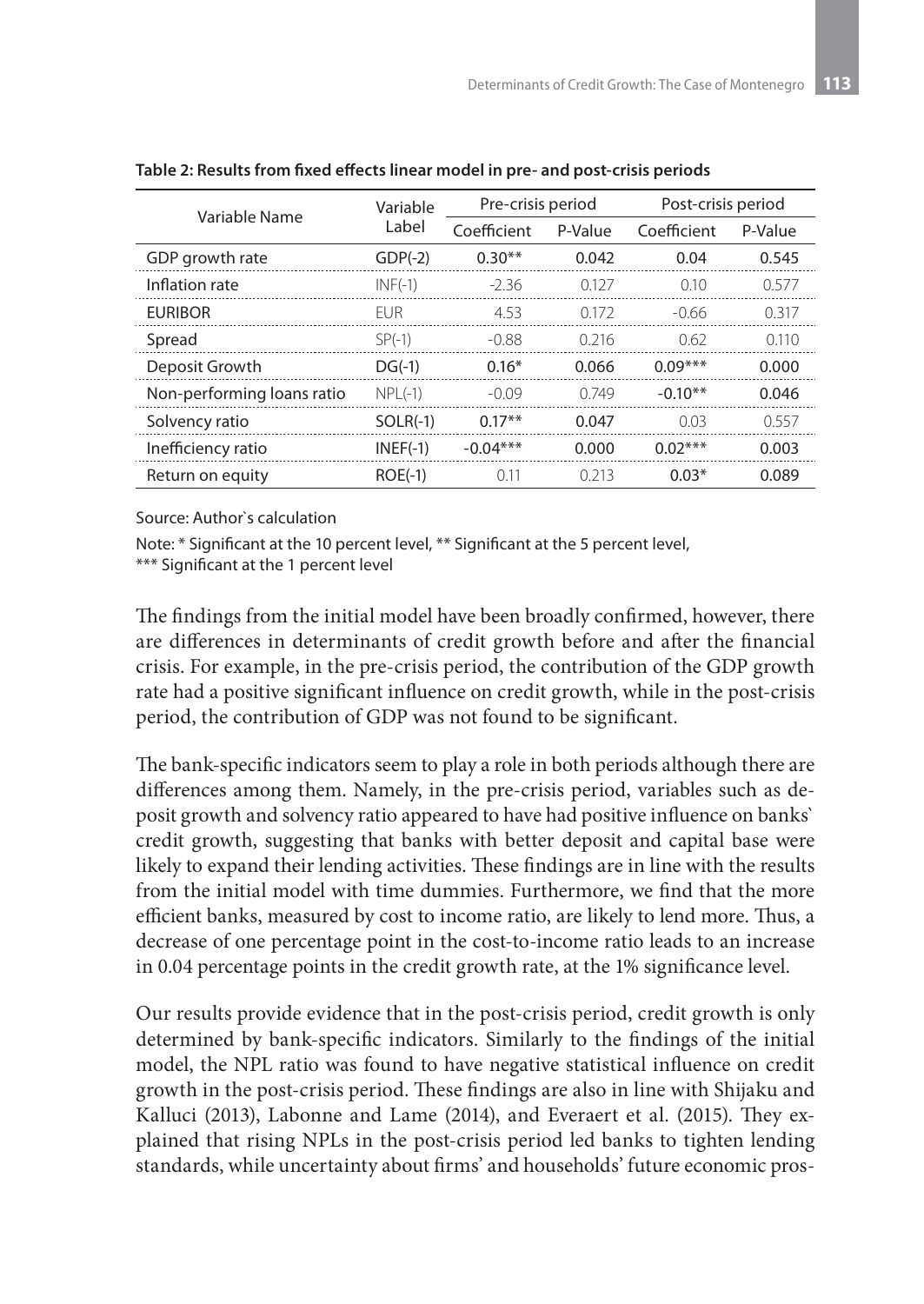pects also weighed on supply. In our case, an increase of one percentage point in the NPL ratio in the post-crisis period leads to a decrease of 0.10 percentage point in the credit growth rate.

Furthermore, the results suggest that deteriorated bank profitability has an influence on credit growth rate. Namely, in the post-crisis period, a decrease of one percentage point in the ROE ratio, at the 1% significance level, leads to a decrease of 0.03 percentage point in the credit growth rate. This finding is in line with Albertazzi and Gambacorta (2006). Similarly to the previous models, the deposit growth has positive influence on the credit growth rate. However, contrary to the pre-crisis model results, more efficient banks are likely to decrease their lending in the post-crisis period.

# **5. Conclusion**

In this paper we used a fixed effects linear model to investigate the determinants of credit growth in the Montenegrin banking sector. Using data at the individual bank level, we examined demand and supply factors that affect credit growth. In particular, we evaluate the effect of the global financial crisis on the credit growth.

In our initial model with full sets of time dummies, the empirical findings suggest that, ceteris paribus, improving macroeconomic conditions lead to higher credit growth, increasing the demand for credit and banks` willingness to lend. Namely, it was found that GDP growth captures most important forces behind the loan demand. Analysing the supply factors, we provide evidence that the deposit potential of banks is an important driver of credit growth. Looking at individual banks, the study emphasizes that the banking system`s soundness is decisive for promoting further bank lending activities. We provide evidence that the weakening of banks` balance sheets, in terms of high non-performing loans and low solvency ratio, has a negative effect on credit supply. Specifically, a low share of non-performing loans in banks' balance sheets is found to determine greater supply of credits. In addition, banks with higher capital base, which is protecting them from potential risks, would encourage credit supply.

Finally, as it was anticipated, the global financial crisis has had a substantially negative effect on the Montenegrin banks` lending. The signs of the time dummies after the crisis period are uniformly negative and jointly significant, suggesting that the crisis has a negative influence on credit growth. Namely, as presented in section 1, bank credit shrank for the six consecutive years. In Montenegro, the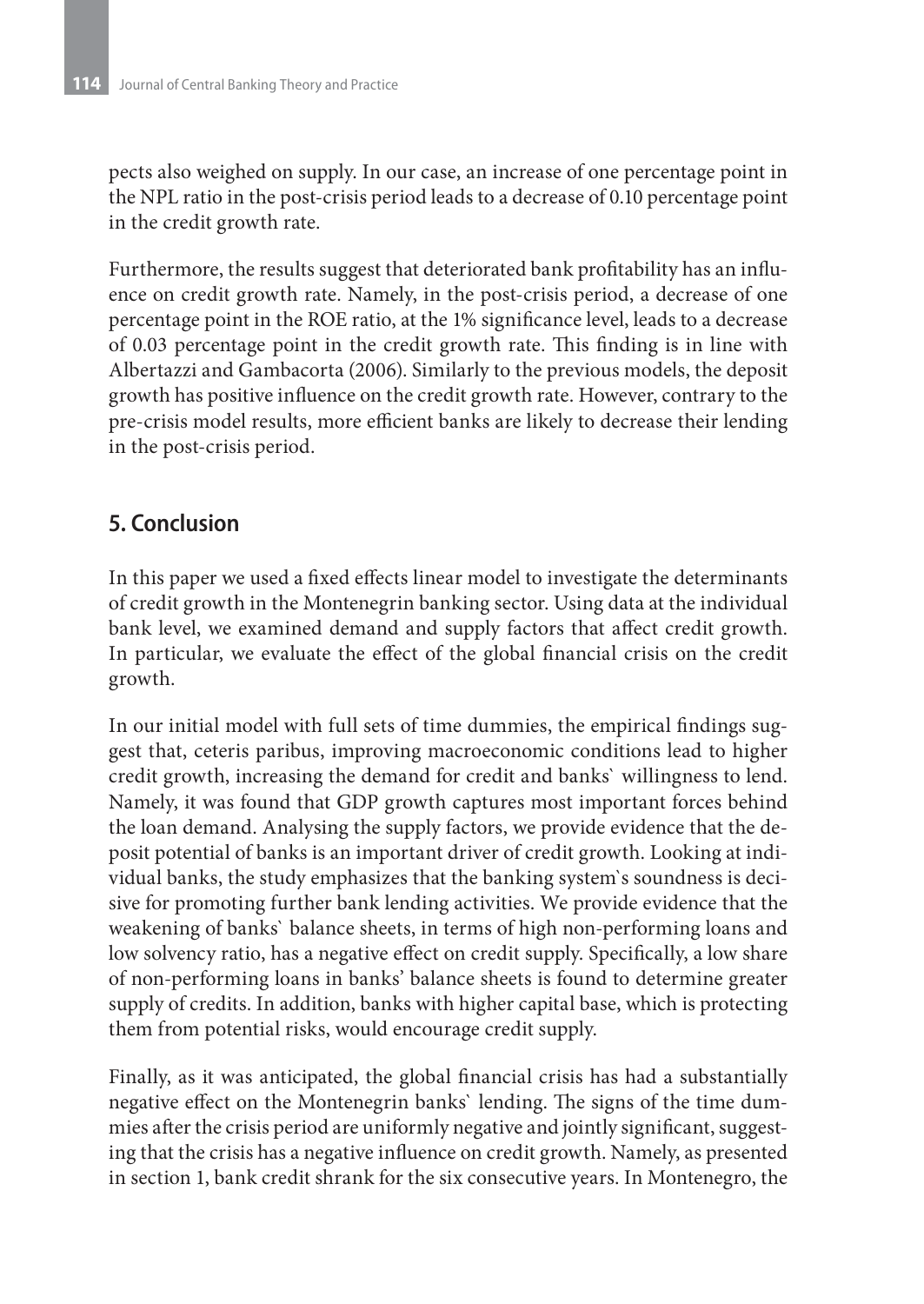global financial crisis only emphasized the cyclical component of systemic risk, given that there has been excessive risk-taking in the period of expansion, while in the contraction period banks reduced or even suspended their lending activities. The boom and bust cycle in Montenegro left behind a large number of accumulated problems, including the poor quality of many loans in banks` books. Furthermore, the crisis highlighted certain inefficiencies and accumulation of risks which were present in the period before the crisis. This refers to shortcomings of the regulatory framework (the legal gaps and deficiencies in regulations - such as procyclicality of Basel II), but also the shortcomings of the market itself (lack of information, false expectations and risk assessment).

In order to evaluate the effect of the global financial crisis on credit growth, we analysed separately the determinants of credit growth in the pre- and post-crisis periods. This approach allows a more nuanced analysis of the determinants of credit growth by allowing these to be different before and after the global financial crisis.

Our findings suggest that once the crisis does take a place, the determinants of credit growth slightly change. Namely, in the pre-crisis period, the contribution of the GDP growth rate, deposit growth, solvency ratio and banks` efficiency have positive significant influence on the credit growth. In contrary, in the post-crisis period the contribution of GDP and solvency ratio was not found to be significant. The results could be explained by the fact that although the positive GDP growth has resumed after the crisis, it has remained moderate to boost credit demand. Furthermore, even the banks have been solvent during both pre- and post-crisis period, in the post-crisis period they started to be more risk averse and to lend carefully. The empirical results also indicate that in the post-crisis period, NPLs appeared to have a significant negative influence on credit growth. After the crisis, the banking sector has been left with high levels of NPLs, which are proving challenging to resolve or restructure, leaving the corporate sector crowded with high debt (Everaert et al., 2015). An important credit supply determinant - such as deposit growth, is found to have a positive influence on credit growth in both models (before and after the crisis).

To sum up, in the post-crisis period, the model finds that credit supply indicators gained in importance in explaining credit growth, while the model in the precrisis period provides evidence that both demand and supply indicators matter in explaining credit growth.

Our findings have several implications for policy and regulation. Despite all efforts that banks have put in solving the problem of non-performing loans,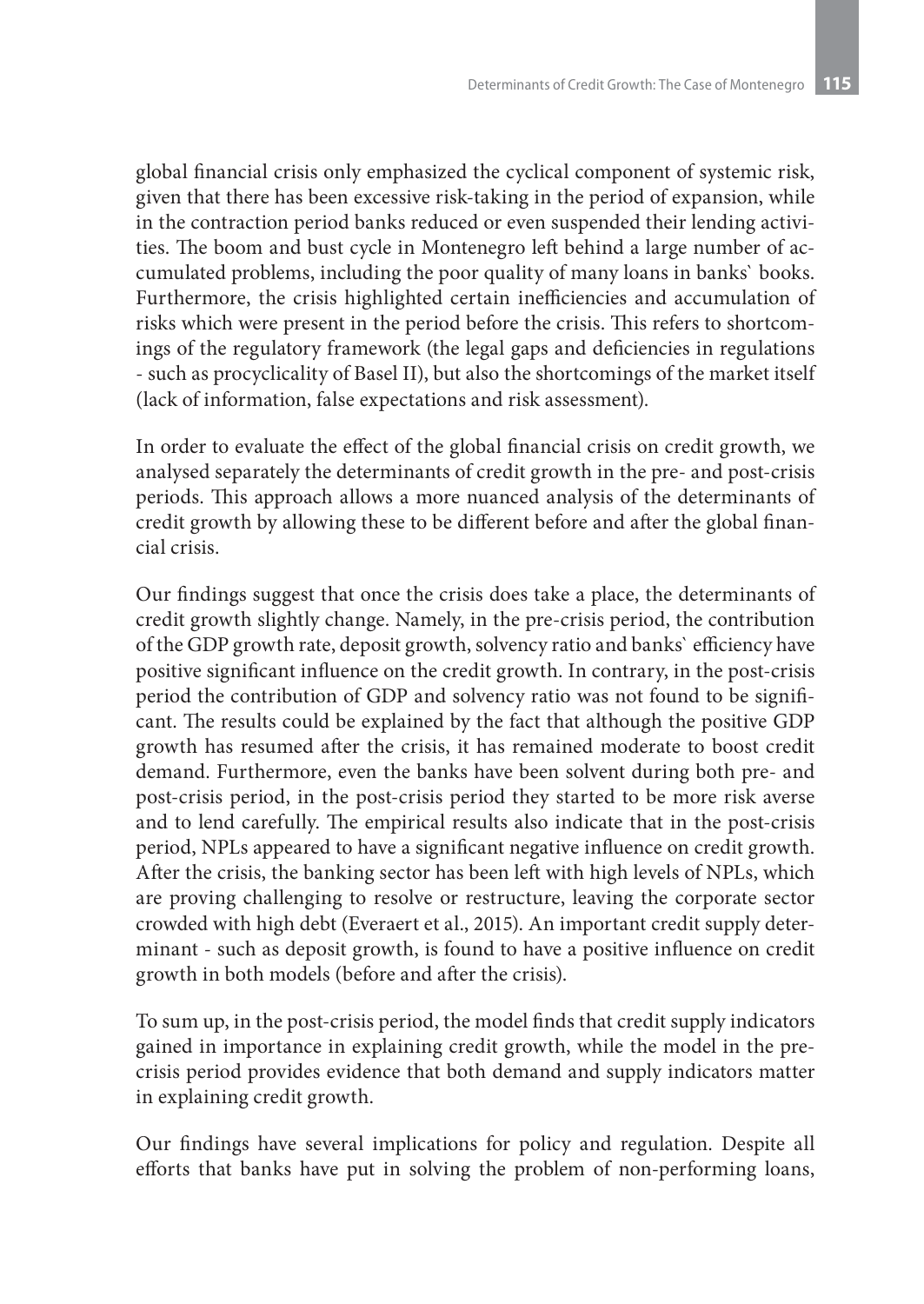through the relocation, sale of toxic assets, and various modalities of restructuring, during the post-crisis period, the NPL ratios are still high and remain a substantial obstacle for further credit growth. Therefore, addressing NPLs is one of the priorities. The recently adopted "Podgorica Approach"2 has the potential to facilitate banks` debts, however since it is based on voluntary basis; it should be given some time in order to see its effects. Within the same project, the Decision Amending the Decision on Minimum Standards for Credit Risk Management in Banks entered into force. The implementation of this Decision should improve the practices of credit risk management, especially regarding NPLs. Namely, according to this Decision, banks are obliged to adopt three-year strategies and annual operating objectives for NPL workouts. Nonetheless, there is a need for the further reforms regarding the NPLs solutions, particularly reforms which will address problems with contract enforcement and securing collateral that have impeded NPLs resolution. Furthermore, efforts should be done in order to limit legal barriers that obstruct the clean-up of private sector balance sheets, including overloaded court systems and too lengthy proceedings that delay collateral execution.

As discussed, in general, bank specific determinants remain a constraint for further credit growth. However, in the medium term, with improving economic conditions, banks' lending should improve, and credit supply along with its demand should begin to recover. As documented in the paper, banks` deposits have been on an uptrend over the past three years. Thus, high levels of liquid assets are expected to put more pressure on banks' lending and on a decrease in interest rates for good clients. However, it is a process that requires time. In addition, greater financial liberalization would simultaneously boost lending and lower the risk of lending to the private sector. It is expected that the increased number of banks should lead to increased competitiveness, quality of service, and more relaxed lending, as measured by the price and amount of loans granted to corporate and retail sectors. Still tenacious banks` risk aversion which inhibits bank lending could be alleviated by better financial regulation and the introduction of better standards for credit enforcement.

<sup>&</sup>lt;sup>2</sup> The model is designed with the aim to improve loan quality in Montenegrin banks, allowing the revitalization of bank lending to productive sectors of the Montenegrin economy (Ministry of Finance Bulletin, 2014). The "Podgorica Approach" implies voluntary restructuring of nonperforming loans of banks based on the new measures and incentives for banks and companies to comply the assessment of their credit portfolios with the post-crisis economic conditions of their borrowers (Ministry of Finance Bulletin, 2014).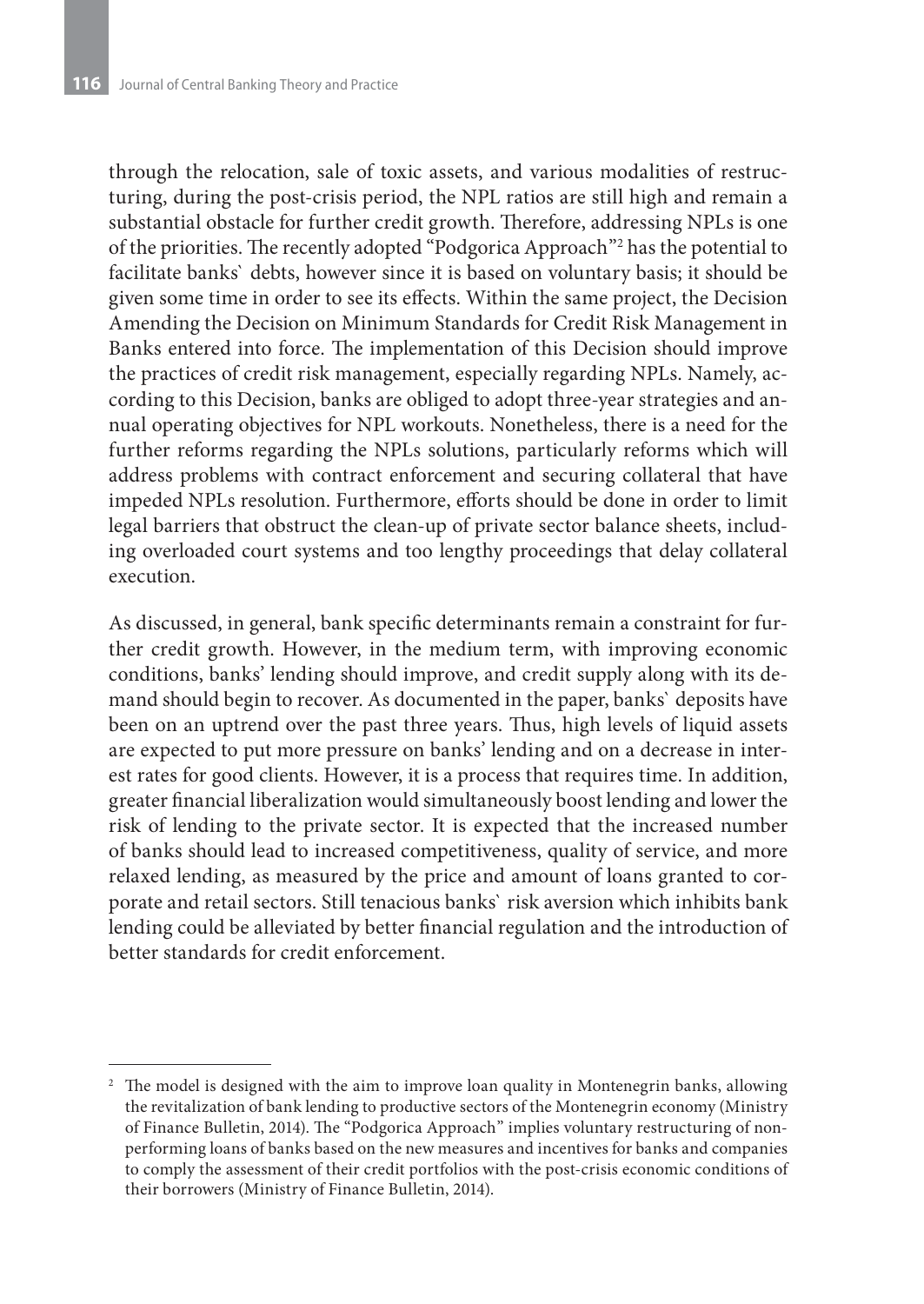## **References**

- 1. Albertazzi, U. & Gambacorta, L. (2006), Bank Profitability and the Business Cycle, *Bank of Italy Economic working papers*, No. 601.
- 2. Allen, F., Hryckiewicz, A., Kowalewski O. & Tümer-Alkan, G. (2014), Transmission of Bank Liquidity Shocks in Loan and Deposit Markets: The Role of Interbank Borrowing and Market Monitoring, *Journal of Financial Stability*, Vol. 15, pp. 112–126.
- 3. Barajas, A., Chami, R., Espinoza, R. & Hesse, H. (2010), Recent Credit Stagnation in the MENA Region: What to Expect? What Can Be Done?, IMF *Working Paper*, No. 10/219.
- 4. Berger, A. N. & DeYoung, R. (1997), Problem Loans and Cost Efficiency in Commercial Banks, *Journal of Banking and Finance*, Vol. 21, No. 6, pp. 849- 870.
- 5. Calza, A., Gartner, C. & Sousa, J. (2001), Modelling the demand for loans to the private sector in the Euro area, *ECB Working Paper Series*, No. 55.
- 6. Catão, L. (1997), Bank Credit in Argentina in the Aftermath of the Mexican crisis: Supply or Demand Constrained?, *IMF Working Paper*, No. 97/32.
- 7. Égert, B., Backé, P. & Zumer, T. (2006), Credit growth in central and eastern Europe new (over)shooting stars?, *ECB Working Paper Series*, No. 687.
- 8. Everaert,G., Che, N., Geng, N., Gruss, B., Impavido,G., Lu, Y., Saborowski, C., Vandenbussche, J. & Zeng, L. (2015), Does Supply or Demand Drive the Credit Cycle? Evidence from Central, Eastern, and Southeastern Europe, *IMF Working Paper*, No. 15/15.
- 9. Espinoza, R. & Prasad, A. (2010), Nonperforming Loans in the GCC Banking Systems and Their Macroeconomic Effects, *IMF Working Paper,*  No. 224.
- 10. Gujarati, D., N. (2004), *Basic Econometrics*, 4th edition, New York: McGraw-Hill.
- 11. Guo, K. & Stepanyan, V. (2011), Determinants of Bank Credit in EMEs, *IMF Working Paper*, No. 11/51.
- 12. Hellmann. T., Kevin, M. & Stiglitz, J. (2000), Liberalization, Moral Hazard in Banking and Prudential Regulation: Are Capital Requirements Enough?, *American Economic Review*, Vol. 90, No. 1, pp. 147–165.
- 13. Hilbers, P., Otker-Robe, I. & Pazarbaşıoğlu, C. (2006), Managing Rapid Credit Growth in Central and Eastern Europe, *Finance and Development*, Vol. 43, No. 1. Available at: https://www.imf.org/external/pubs/ft/ fandd/2006/03/hilbers.htm
- 14. Igan, D. & Pinheiro, M. (2011), Credit Growth and Bank Soundness: Fast and Furious?, *IMF Working Paper*, No.11/278.